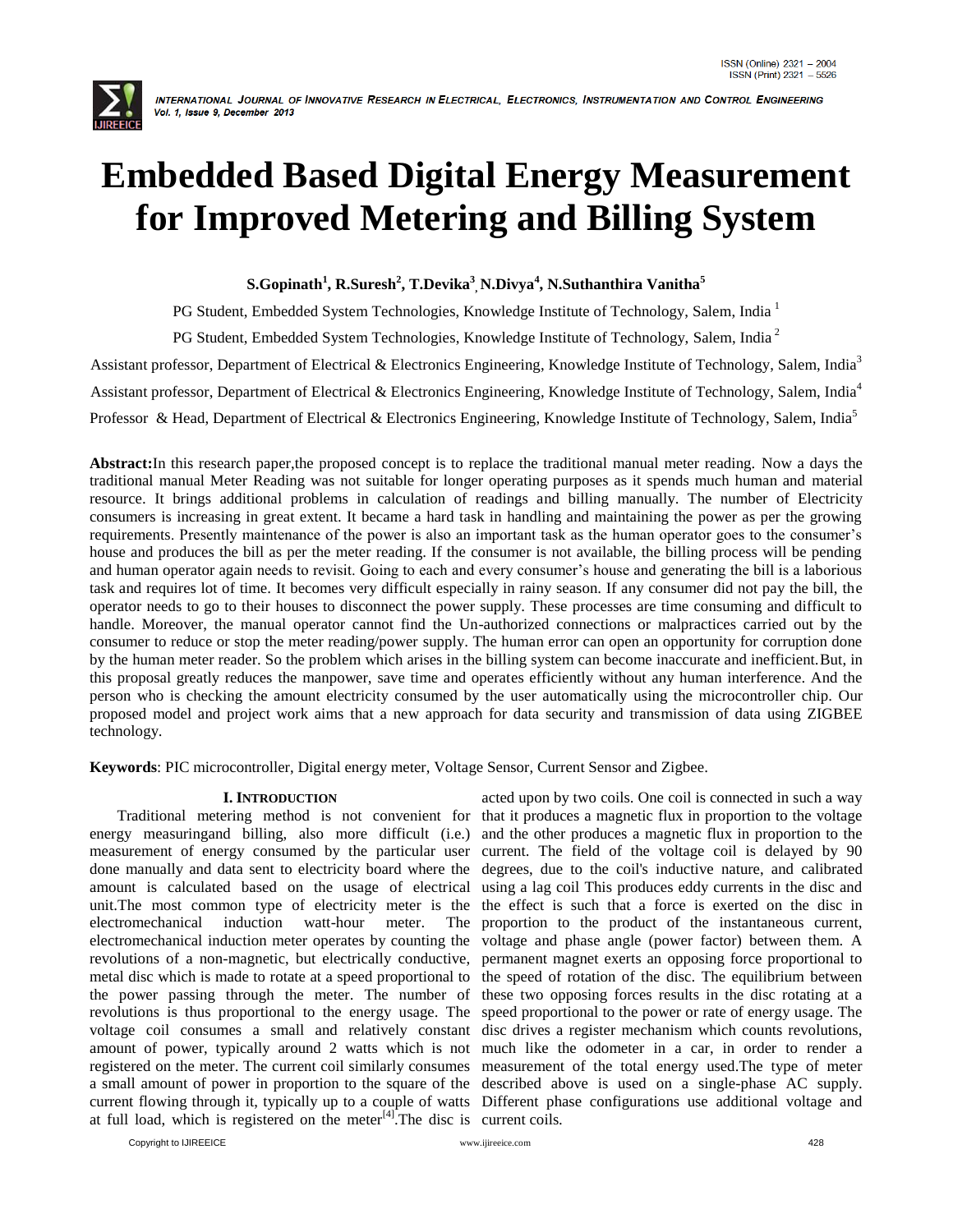



Figure.1 Traditional energy meter

Three-phase electromechanical induction meter, metering 100 A 240/415 V supplies. Horizontal aluminium rotor disc is visible in centre of meter the disc is supported by a spindle which has a worm gear which drives the register. The register is a series of dials which record the amount of energy used. The dials may be of the *cyclometer* type, an odometer-like display that is easy to read where for each dial a single digit is shown through a window in the face of the meter, or of the pointer type where a pointer indicates each digit. With the dial pointer type, adjacent pointers generally rotate in opposite directions due to the gearing mechanism.

The amount of energy represented by one revolution of the disc is denoted by the symbol Kh which is given in hours per revolution. The value 7.2 is commonly seen. Using the value of Kh one can determine their power consumption at any given time by timing the disc with a stopwatch<sup>[4]</sup>.

 $P = 3600$ .Kh\t

Where:

 $t =$  time in seconds taken by the disc to complete one revolution,

 $P = power in watts.$ 

Electronic meters display the energy used on an LCD or LED display, and some can also transmit readings to remote places. In addition to measuring energy used, electronic meters can also record other parameters of the load and supply such as instantaneous and maximum rate of usage demands, voltages, power factor and reactive power used etc. They can also support time-of-day billing, for example, recording the amount of energy used during on-peak and offpeak hours<sup>[4]</sup>.



Fig.2. Electronic digital meter

#### **II. LITERATURE SURVEY**

A. Vijayaraj*et al* <sup>[1]</sup> the paper titled as Automated EB Billing System Using GSM and Ad-Hoc Wireless Routing" In our system the central EB office has immediate access to all consumer homes in a locality with the help of an RF system. The EB meter present in each house is connected by wireless network with the EB office which periodically gets updates from the meter. The EB office using a backend database calculates the amount to be paid according to the number of units consumed and sends it back to the meter for display and also to the user's mobile phone.

Irf *Quazi et al [2]* the paper titled as" Prepaid Energy Meter based on AVR Microcontroller" In this paper, the idea of pre-paid energy meter using AVR controller have been introduced. In this method 8051 has been replaced by AVR controller because, it is energy efficient i.e. it consume less power, it is fastest among all the microcontroller families, it has inbuilt ADC and have advanced RISC architecture. In this paper, energy meters have not been replaced which is already installed at our houses, but a small modification on the already installed meters can change the existing meters into prepaid meters, so this meters are very cheaper. The use of GSM module provides a feature of pre-paid through SMS.

Md. Mejbaul Haque1 *et al* <sup>[3]</sup> the paper titled as" Microcontroller Based Single Phase Digital Prepaid Energy Meter for Improved Metering and Billing System" In this project used two micro controllers and one energy meter IC. It's not like traditional one. They have used AT mega chip to calculate the energy consumption, it is have one smart card to recharge the amount and utilize it.

Abhinandan Jain *et al*<sup>[4]</sup>the paper titled "Design and Development of GSM based Energy Meter"Traditional metering method for retrieving the energy data isnot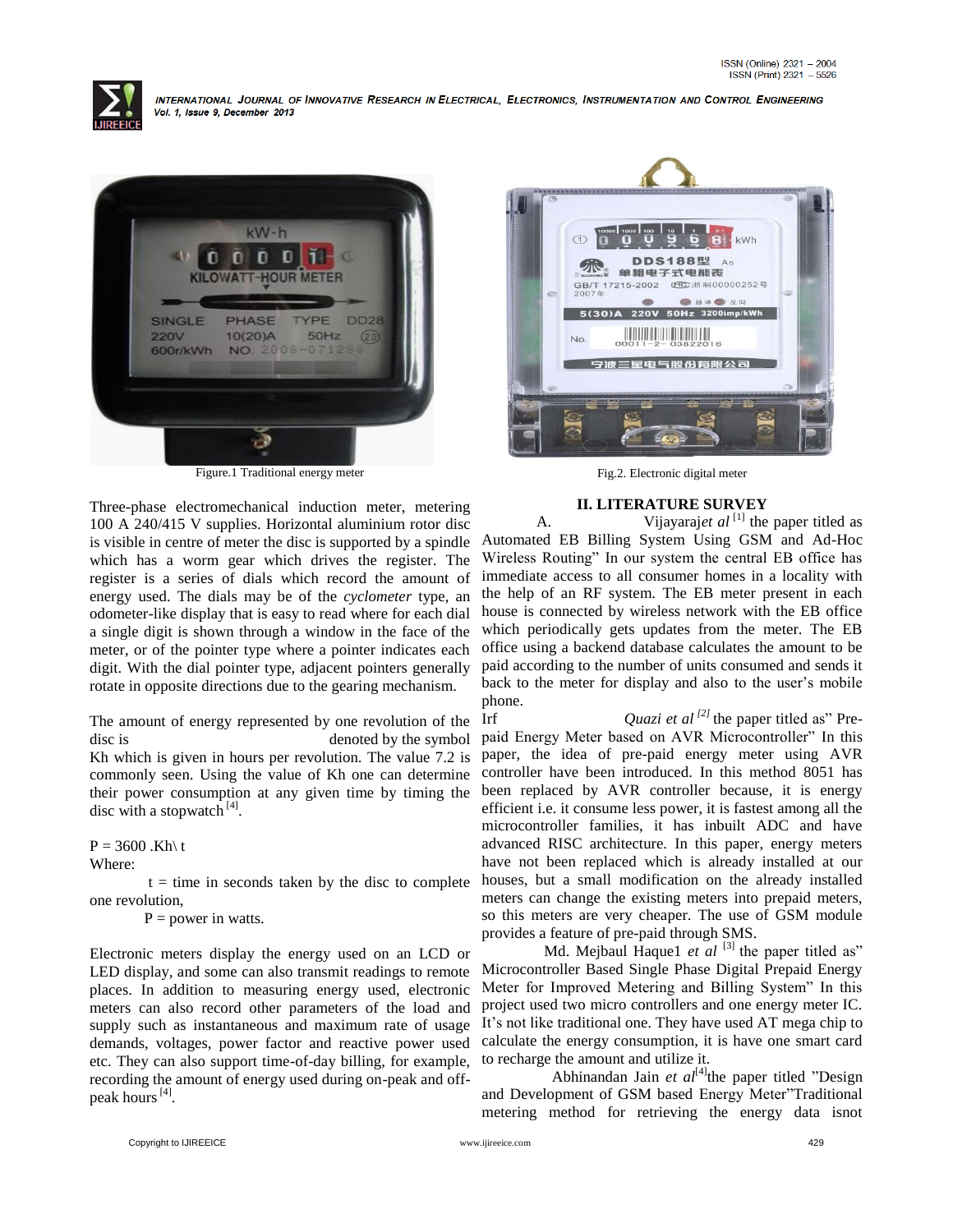

So this paper presents of design and development of big loss. Automatic meter reading (AMR) system. AMR system is a boom for remote monitoring and control domestic energy meter. AMR system give the information of meter reading, power cut, total load used, power disconnect and temper in gon request or regularly in particular interval through SMS. This information is being sent and received by concerned energy Provider Company with the help of Global system for mobile communication (GSM) network. Energy providerreceives the meter reading within a second without visiting person. AMR minimize the number of traditional visitsr equired by employs of energy Provider Company. This system not only reduces the labour cost but also increase meterreading accuracy and save hugs amount of time.

A. Vijayaraj*et al*<sup>[5]</sup> the paper titled as "GSM and adhoc wireless routing" In this proposed system through which electricity billing becomes fully automated and communication is made possible via wireless networks. The existing manual system in India has major drawbacks. This system is prone to errors and can also be easily manipulated. The prevailing manual system also requires lot of human workforce. The major disadvantage in this system is that the meter cannot be accessed by the meter reader if the customer is not present at home.In our system the central EB office has immediate access to all consumer homes in a locality with the help of an RF system. The EB meter present in each house is connected by wireless network with the EB office which periodically gets updates from the meter. The EB office using a backend database calculates the amount to be paid according to the number of units consumed and sends it back to the meter for display and also to the user's mobile phone.

The advantages of the proposed system make the existing system incompetent. It is possible to connect to remote areas even when there is a power failure as it employs wireless technology. The new system is user friendly, easy to access and far more efficient than the existing system.

A. *Research problems in the traditional system*

In the current system we must go up to the EB office to pay these bills.The readings are taken from the analog meter in the consumer house and EB employee calculate those things.This system has some of advantages below[1].

1) Generating the bill - Here the EB Employee is going to and every house and takes the reading and generates the bills. It will take lot of time and laborious task 2) Disconnect the power supply- If the consumer did

not pay the bill means again one of the EB Employee is go to disconnect the supply.

3) Corruption on meters- There is a interconnection between consumer and EB department so, the person is gives the wrong reading to the consumer and he gets some

convenient and the cost of the data logging systems is high. money from the corresponding consumers. So, it gives the

**III.PROPOSED SYSTEM HARDWARE**

## **SUPPLY MAIN**



Fig.3. Block Diagram of Proposed system

In Our In proposed system, we have used digital energy meter. It use current and voltage sensor itself measure the power ratings, and it is given to the slave microcontroller IC. It is already programmed for calculating values, such as amount of power utilized consumer, last date for paying bill, reset old readings, day by day update status, etc. The technology behind that, there is interconnection between the consumer and EB department. The thing is, if the consumer knows the amount bill means, it is possible to corruption on meter readings. So, the ZIG-BEE technology is used to transmit and receive the details about the corresponding consumer.so, it is not possible corruption both master and salve side i.e., (consumer and central office side). If the consumers not pay the bill means the connection will be disconnected through the relay logic.

#### **IV.WORKING METHODOLOGY**

The idea behind this proposed system is very simple that is, from this we have used ZIGBEE technology using data transmitting and receiving purpose. But in case of this technology is very costly.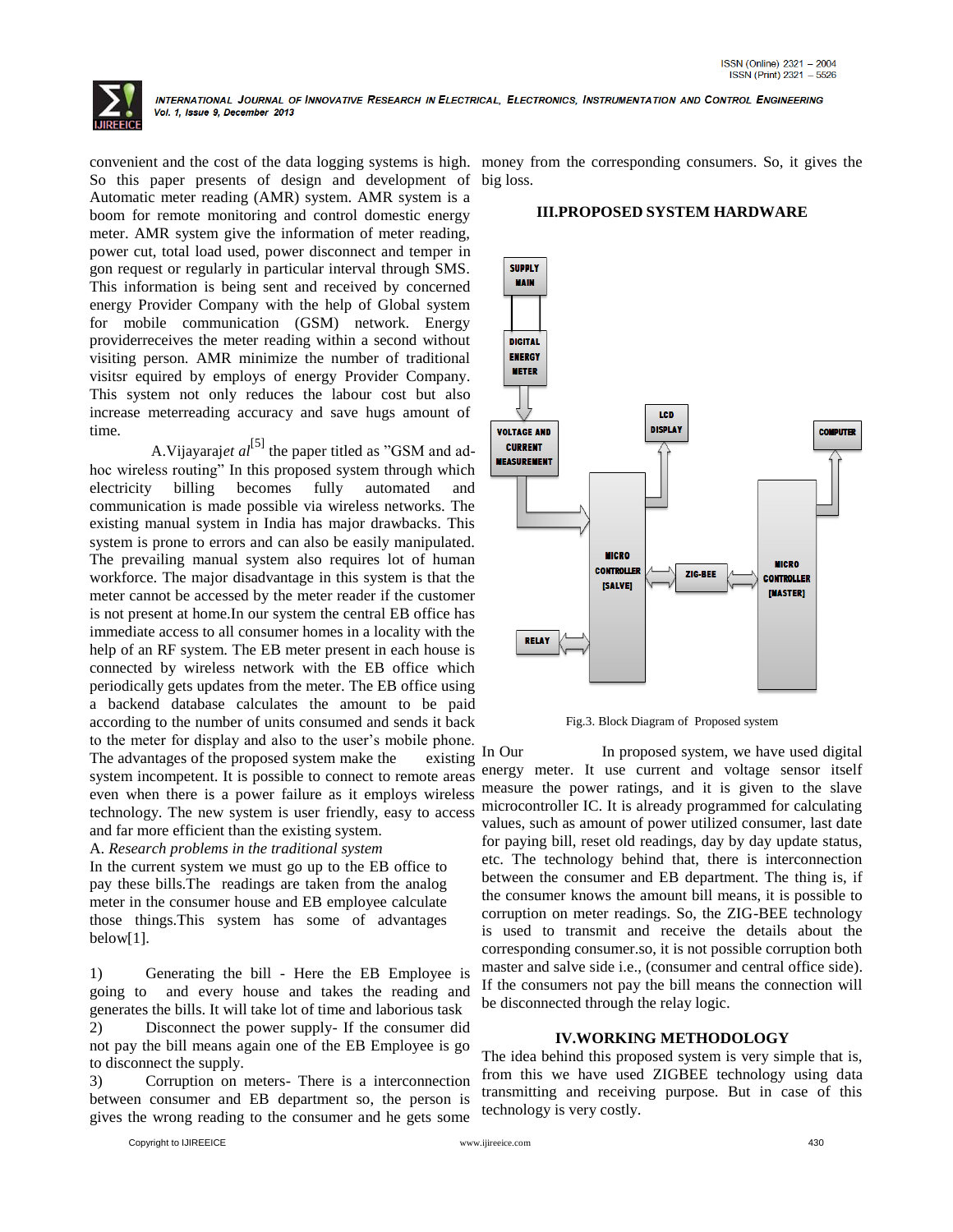



Fig 4.working methodology of proposed system

If it is used in every consumer means. So, we have planed to the transceiver is only a distribution section. From this maintainer and initial cost is reduced. After paying the electricity bill they have given the password that is used to connection will disconnect or connect.We have transmitter section on every distribution section, and the receiving section in electricity board. So, the entire control on electricity board. From this the security of data transmission and reduced the manpower on electricity board.

#### A. *Benefits of the proposed system*

Smart automated process instead of manual work.

 Accurate information from the network load to optimize maintenance and investments.

- Customized rates and billing dates
- Streamlined high bill investigations.
- Automatic outage information and faster recovery.
- Better and faster customer service

*B. Features of the Proposed system*

- Customized rates and billing dates
- Streamlined high bill investigations.
- Automatic outage information and faster recovery.
- Better and faster customer service.

#### **V. IMPLEMENTATION MODEL OF PROPOESD SYSTEM**



Fig 5. Model of proposed system

#### **VI. CONCLUSION**

In this paper, from our above work, can conclude that this proposed model can provide a safe, secure and efficient way to energy measurement calculation and energy billing system. This method possible to solve the problem of manual process of energy measurement and billing system and our technology gives towards solution. From this, we hope this proposed ideacan make a great change in assessment of electricity bill and can give the benefit to the government by reduce the manpower and time consumption to the cost reduced.

#### **ACKNOWLEDGMENT**

The authors wish to thank the management of Knowledge Institute of technology and Head of the department for providing the facilities to carry out this work.

#### **REFERENCES**

**[**1].Vijayarajet al **[1] "**Automated eb billing system using gsm and ad-hoc wireless routing" published at / International Journal of Engineering and Technology Vol.2 (5), 2010, 343-347

[2] IrfanQuaziet al <sup>[2]</sup>"Pre-paid Energy Meter based on AVR Microcontroller" Published at International Journal of Engineering Research and Applications (IJERA) ISSN: 2248-9622www.ijera.com Vol. 1, Issue 4, pp.1879-1884.

[3] Md. Mejbaul Haque1 et al  $[3]$  "Microcontroller Based Single Phase Digital Prepaid Energy Meterfor Improved Metering and Billing System" Published at International Journal of Power Electronics and Drive System (IJPEDS)Vol.1, No.2, December 2011, pp. 139~147ISSN: 2088-8694.

[4] Md. MejbaulHaquelet al" Microcontroller Based Single Phase Digital Prepaid Energy meter for Improved Metering and Billing system" Published at International Journal of Power Electronics and Drive System (IJPEDS) Vol.1, No.2, December 2011,pp.139-147 ISSN: 2088-8694.

[5] I. H. Cavdar, "Performance analysis of FSK power line communications systems over the time-varying channels: Measurements and modeling," IEEE Trans. Power Delivery, vol. 19, pp. 111–117, Jan. 2004.